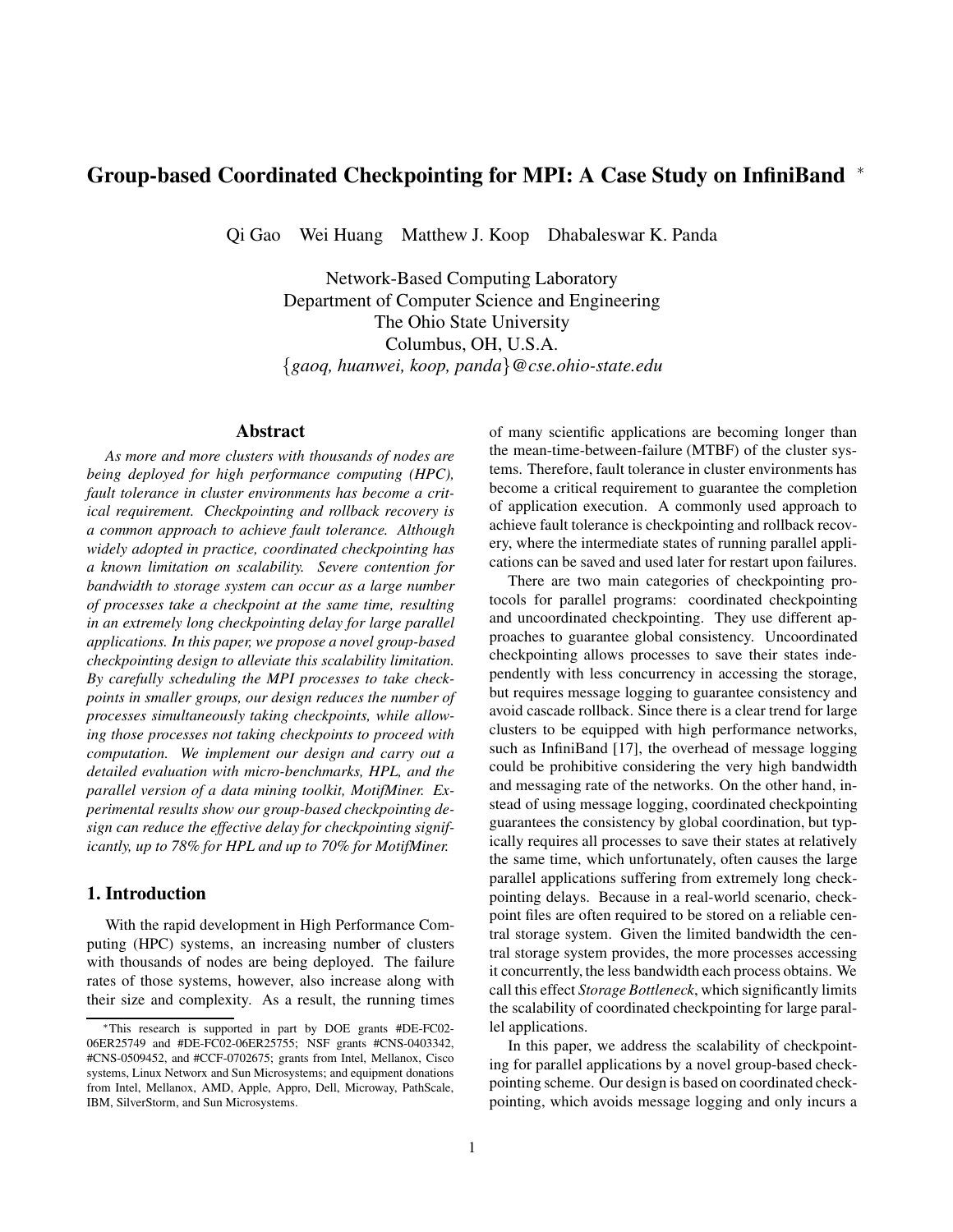very low overhead in the failure-free case. At the same time, our design takes a good feature of less concurrency in storage accessing from uncoordinated checkpointing to avoid the storage bottleneck. We divide the processes into multiple smaller groups, and take the checkpoint group by group through careful scheduling so that all processes do not access the central storage at the same time. Thus, each process in the checkpointing group obtains a larger share of the bandwidth to storage and observes a much shorter checkpoint delay. While a group of processes are taking a checkpoint, our design allows processes in other groups to proceed with their execution as much as possible, and only defers the communications that can cause inconsistency. In this way, our design can significantly reduce the checkpoint delay for large scale applications.

In order to evaluate the benefits of group-based checkpointing, we have implemented our design in MVA-PICH2 [19, 3], a high performance MPI implementation over InfiniBand based on MPICH2 [2]. We also propose multiple performance metrics, which accurately characterize the time overhead of checkpointing parallel applications. We evaluate our design using both micro-benchmarks and applications. Experimental results show that our new group-based checkpointing design reduces the effective delay for checkpointing significantly, up to 78% for HPL [20] and up to 70% for MotifMiner [24]. Although our current implementation is based on InfiniBand and MVAPICH2, the design can be readily applicable to other coordination checkpointing protocols for other MPI implementations and networks.

The rest of the paper is organized as follows: In Section 2 we briefly discuss the background. In Sections 3 and 4, we present our group-based checkpointing design and discuss some key design issues. In Sections 5 and 6, we describe the metrics of checkpoint delay and the evaluation results. In Section 7, we discuss related work. Finally, we conclude and briefly mention future directions in Section 8.

# **2. Background**

## **2.1. Checkpointing Technologies**

Checkpointing and rollback recovery is a commonly used approach for failure recovery. By periodically saving the running state of applications, the checkpointing system allows applications to restart from a time point in the middle of their executions upon failure, instead of from the beginning. A survey of rollback recovery can be found in [12].

As discussed in Section 1, uncoordinated checkpointing has a larger overhead in failure-free cases because logging all the messages in HPC applications would create a huge volume of message logs, and storing them even temporarily in an efficient manner could be a problem. On the other hand, coordinated checkpointing has potentially limited scalability largely due to the storage bottleneck. It is possible to make use of local disk or spare memory on peer nodes as temporary buffers to hold checkpoint files. However, there are three facts which make these approaches less practical: a) Scientific applications tend to use as much memory as possible for computation, which makes the node memory to be a scarce resource and not able to be used to store checkpoints; b) The local disk may not be available on the computing nodes in new large clusters, e.g. the compute nodes in the Peloton clusters at LLNL, are diskless [18]; and c) Buffering the checkpoint files on local disk may undermine the ability to recover from failure, because if the node crashes before the checkpoint files are completely transferred to reliable storage, the checkpoint files may be lost.

Note that in this paper we refer the blocking design of coordinated checkpointing protocol as 'coordinated checkpointing', which does not require any message logging. Although the non-blocking design of Chandy-Lamport coordinated checkpointing protocol [9] allows processes to make progress when other processes are taking checkpoints, it does not explicitly schedule them globally. Therefore, in a parallel application, all the processes are still very likely to take checkpoints at the same time and hit the storage bottleneck. In addition, the non-blocking protocol also requires logging some messages in the channels during checkpointing. The high message logging overhead for this protocol on high speed interconnects is reported in [10].

#### **2.2. Checkpointing on OS-bypass Networks**

Recently, high speed networks have been deployed on clusters to achieve optimal performance. These networks usually use intelligent network interface cards (NIC) and provide user-level protocols to allow OS-bypass communications for low latency and high bandwidth. However, as compared to Ethernet, they introduce additional challenges for system-level checkpointing. Essentially, since communication contexts are cached on NIC and also memory mapped to process address space for user-level access, network connections are usually required to be explicitly torn down before the checkpoint and reconnected afterwards. These challenges are discussed in detail in our previous work [14].

InfiniBand [17] is a typical and widely used high performance interconnect, which uses a connection-oriented model for best performance and advanced features, such as Remote Direct Memory Access (RDMA). Most MPI implementations on InfiniBand use the connection-oriented model as default. To establish connections on InfiniBand, two peers have to exchange connection parameters using an out-of-band channel. As a result, the cost for connection management is much higher as compared to using the TCP/IP protocol. And, even for a local checkpoint on one node to take place, all the remote processes it connects to need to participate in the costly procedure for connection tear-down and rebuild. This makes the checkpointing pro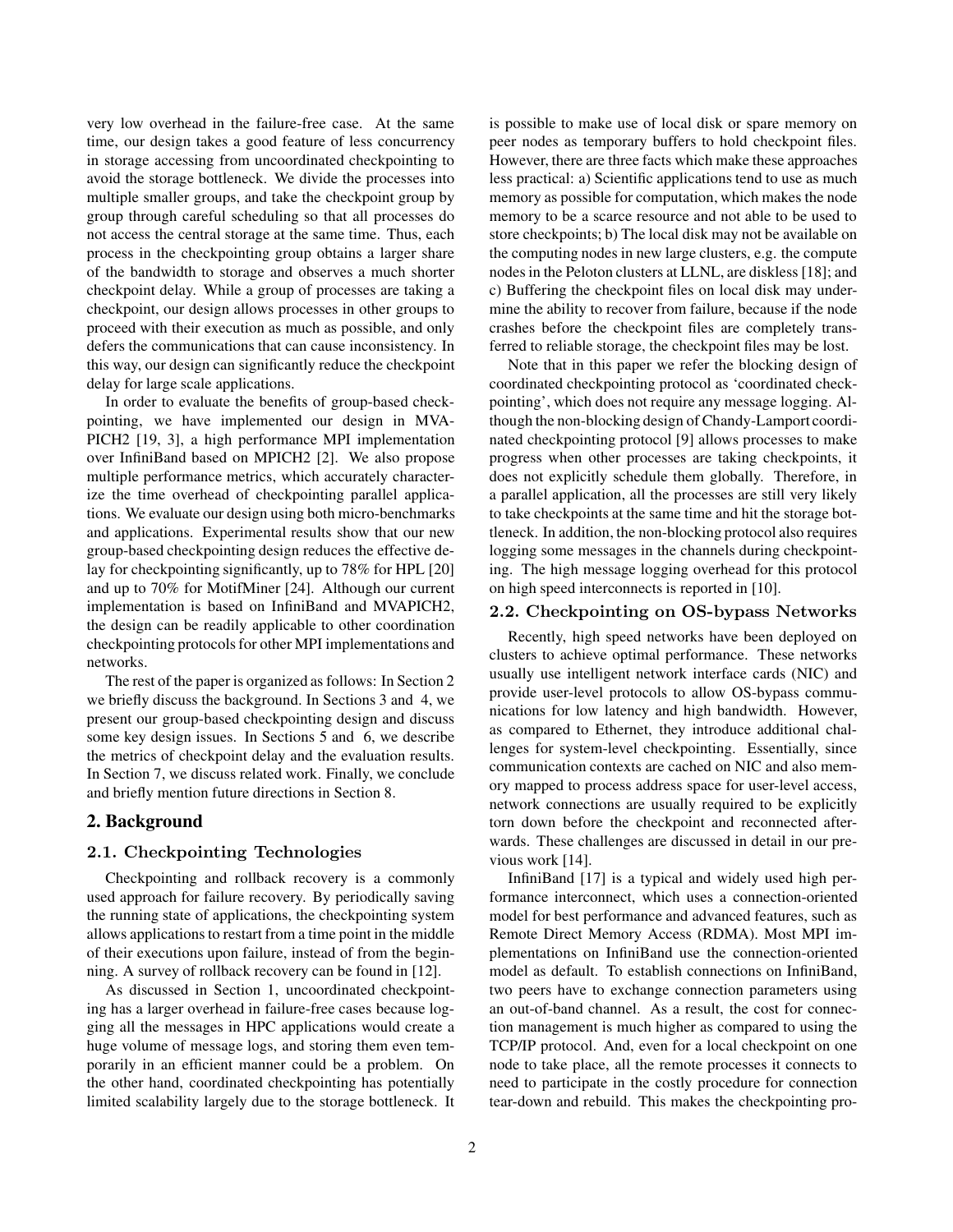tocols like uncoordinated checkpointing and non-blocking coordinated checkpointing even more expensive.

In our previous work [14], we have designed and implemented a checkpoint/restart (C/R) framework in MVA-PICH2 [19, 3] using a coordinated checkpointing protocol to take global checkpoints of all MPI processes at the same time. The framework consists of a global C/R coordinator, and a local C/R controller in each MPI process. Upon a checkpoint request, the global C/R coordinator orchestrates all MPI processes through a checkpointing cycle including four phases: Initial Synchronization, Pre-checkpoint Coordination, Local Checkpointing, and Post-checkpoint Coordination. In the Local Checkpointing phase, the Berkeley Lab Checkpoint/Restart (BLCR) [11] toolkit is used to take the snapshot of a single MPI process. The consistency of InfiniBand communication channels is guaranteed by a regular coordination protocol with all processes. Executed in both Pre-checkpoint Coordination phase and Postcheckpoint Coordination phase, the protocol stops the execution of all the processes, flushes all the in-transit network messages, globally tears-down all connections before the checkpoint, and rebuilds them afterwards. Although ensuring the correctness, this regular coordinated checkpointing protocol leads to suboptimal performance by hitting the storage bottleneck when the job is large. In this paper, we redesign the system using group-based checkpointing to improve performance by avoiding the storage bottleneck.

## **3. Group-based Coordinated Checkpointing**

### **3.1. Motivation**

In coordinated checkpointing, the overall checkpointing delay consists of two parts, coordination time and storage access time. Coordination time is the time spent passing control messages between processes for synchronizing checkpointing actions, while the storage access time is the time for saving the program running states to the stable storage. With the order-of-magnitude improvement in network speed but limited improvement in disk speed in recent years, the storage accessing time is the dominating part for checkpointing [12]. And in our previous work [14], we found the storage accessing time to be over 95% of the overall checkpointing delay.

Storage access time can be even longer when a central storage is shared by a large number of processes to store the checkpoint. Figure 1 demonstrates the bandwidth to storage with various number of clients writing checkpoint files concurrently. It shows that using four PVFS2 [4] servers for storage with a total of about 140MB/s aggregated throughput, the bandwidth each client obtains decreases significantly as the number of clients increases. The case where 140MB/s storage throughput shared by 32 clients (4.38 MB/client) is also an optimistic ratio considering the storage bandwidth in current cluster deployments. For instance, the Thunderbird cluster at Sandia National Lab has 4,480 nodes with 8,960 CPUs and its storage throughput is 6.0 GB/s [18]. (1.37 MB/node)



**Figure 1. Bandwidth per Client to Storage with Different Number of Clients**

Especially for large-scale parallel applications, the central storage system is likely to be a bottleneck of checkpointing. It is because that the throughput of a storage system is limited, and thus the more processes accessing the storage concurrently, the less bandwidth each process obtains. With the number of processes  $(N)$ , checkpoint image size per process  $(S)$ , and the total throughput to storage system (*B*), the ideal storage accessing time for checkpointing (*T*) can be estimated by  $T = \frac{N \times S}{B}$ , assuming no congestion effects and a fair bandwidth sharing among the processes to the storage server. Taking the Thunderbird cluster as an example, suppose the memory footprint for each process is 1 GB, and all storage bandwidth is effectively used for checkpointing, it still needs 1493 seconds (about 25 minutes) to save the checkpoint to the storage server. This estimation is still optimistic. In practice, with a large number of processes taking checkpoints concurrently, the system noise, network congestion, and unbalanced share of throughput to the storage server can significantly increase the delay. Therefore, it is desirable to limit the number of processes taking checkpoints at the same time.

Fortunately, previous studies [22] indicate that in many parallel applications each process only communicates to a limited number of peer processes. Therefore the MPI processes can potentially make progress while other MPI processes in the MPI job take their checkpoints.

## **3.2. Proposed Design**

The main goal of group-based coordinated checkpointing is that when checkpointing a large MPI job with many processes, MPI processes should be carefully scheduled to take checkpoints at slightly different times to avoid the storage bottleneck. While the design allows the processes which are not currently taking the checkpoints to proceed with their execution, the global consistency is maintained by a coordination protocol without message logging to avoid the overhead associated with logging.

As illustrated in Figure 2, when taking a consistent global checkpoint in our group-based checkpointing design, instead of all processes taking checkpoints at the same time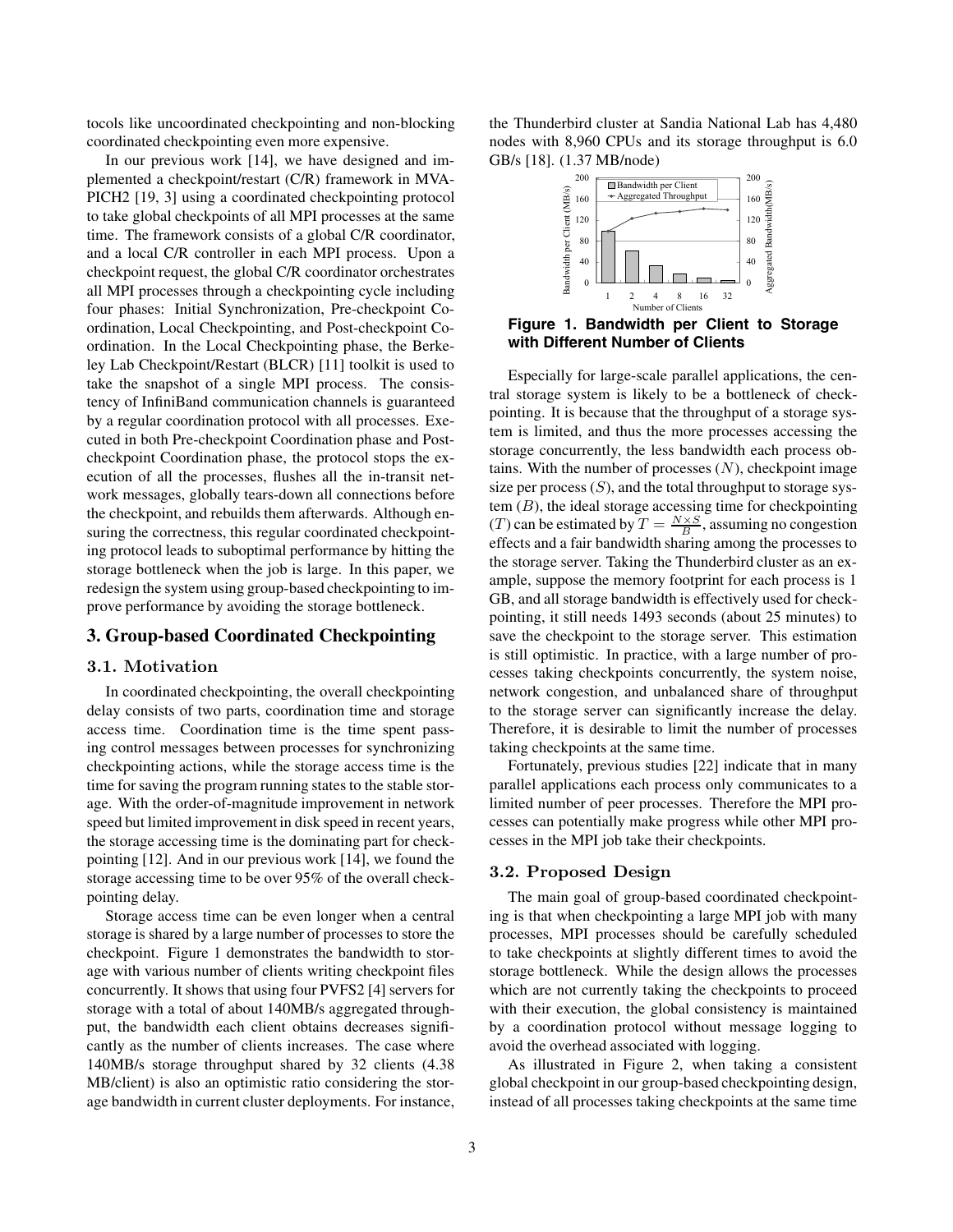

**pointing and (b) Group-based Checkpointing**

and suffering a large checkpointing delay, processes are divided into smaller groups and scheduled to take their own checkpoints group by group through careful coordination. Therefore, each process in the checkpointing group can obtain a much larger bandwidth to the storage system and thus, reduce their checkpointing delay greatly.

Group-based checkpointing has three steps. First, upon a checkpoint request, we divide all processes into a set of groups, and decide the order in which they take a checkpoint. Second, the groups of processes take checkpoints in turn. In this step, two levels of coordination protocols are used. The intra-group coordination is only performed by the processes in the group that is currently taking a checkpoint. They are synchronized with each other to ensure the consistency in the group. The inter-group coordination is performed by all processes, but processes in other groups only coordinate in a passive manner as needed without stopping computation. To guarantee the consistency, the groups which have already taken the checkpoint should not communicate with the groups which have not yet taken the checkpoint. The messages to be passed between two such groups are deferred until both of then have taken their checkpoint. Finally, after all processes have taken their checkpoint, the global checkpoint is marked complete.

Another alternative to handle messages between two groups where only one of them has taken checkpoint is to log the messages and resolve the potential inconsistency at restart time. However, there are performance trade-offs involved for that approach especially on high speed networks. Besides the logging overhead itself, to enable message logging, zero-copy rendezvous protocols, which are commonly used in high speed networks to improve performance, can not be used, which will affect the performance in failurefree cases negatively. Therefore, in our current design, we choose to defer the message passing between two such groups using message or request buffering to resolve inconsistency. The differences between buffering and message logging are discussed in detail in Section 4.3.

# **4. Design Issues**

In this section, we highlight several key design issues of group-based checkpointing, such as group formation, connection management, message and request buffering, and asynchronous progress.

#### **4.1. Group Formation**

To achieve maximum benefit of group-based checkpointing, checkpoint groups should be formed in a way that the most frequent communication happens within groups. In addition, the size of the group also affects the checkpointing delay since it is related not only to the communication pattern but also the efficiency for accessing the storage.

The group formation can be done either statically or dynamically. In static group formation, the checkpoint groups are formed based on a user-defined group size and the global rank of each process. In dynamic group formation, a protocol is executed at runtime. First, information related to communication patterns such as connection status, user-defined communicators, etc., is collected to provide heuristic. Then, a lightweight algorithm is executed to find the transitive closure of frequently communicated processes. If the algorithm finds that the application mainly does global communication, it will fall back to the static group formation to limit the analysis cost.

#### **4.2. Connection Management**

As mentioned in Section 2, connection management for InfiniBand is more complex and more costly than TCP/IP networks. In the regular coordinated checkpointing where all processes participate in checkpointing at the same time [14], all connections can be torn-down and rebuilt collectively using a global protocol. However, the global tear-down/rebuild model does not work in groupbased checkpointing. The main difficulty here is to allow other processes to continue computation when a group of processes are taking a checkpoint. Thus, the connections must be controlled dynamically, so that: a) only a small subset of connections are disconnected when checkpointing a group; and b) a process in the checkpointing group can disconnect/reconnect to a peer process which is not in the current checkpointing group (and thus will not actively participate in connection management).

We have designed a connection manager for group-based checkpointing. Our design maintains the connection status for checkpointing on a per connection basis, so that it allows each MPI process to disconnect/reconnect to only a specific set of peer processes. In addition, it uses a client/server (active/passive) protocol to provide the flexibility for any side to initiate the disconnect/reconnect operation.

## **4.3. Message and Request Buffering**

To defer passing messages for consistency, two buffering techniques, namely message buffering and request buffering, are used under different circumstances. Message buffering is to temporarily hold the messages that are to be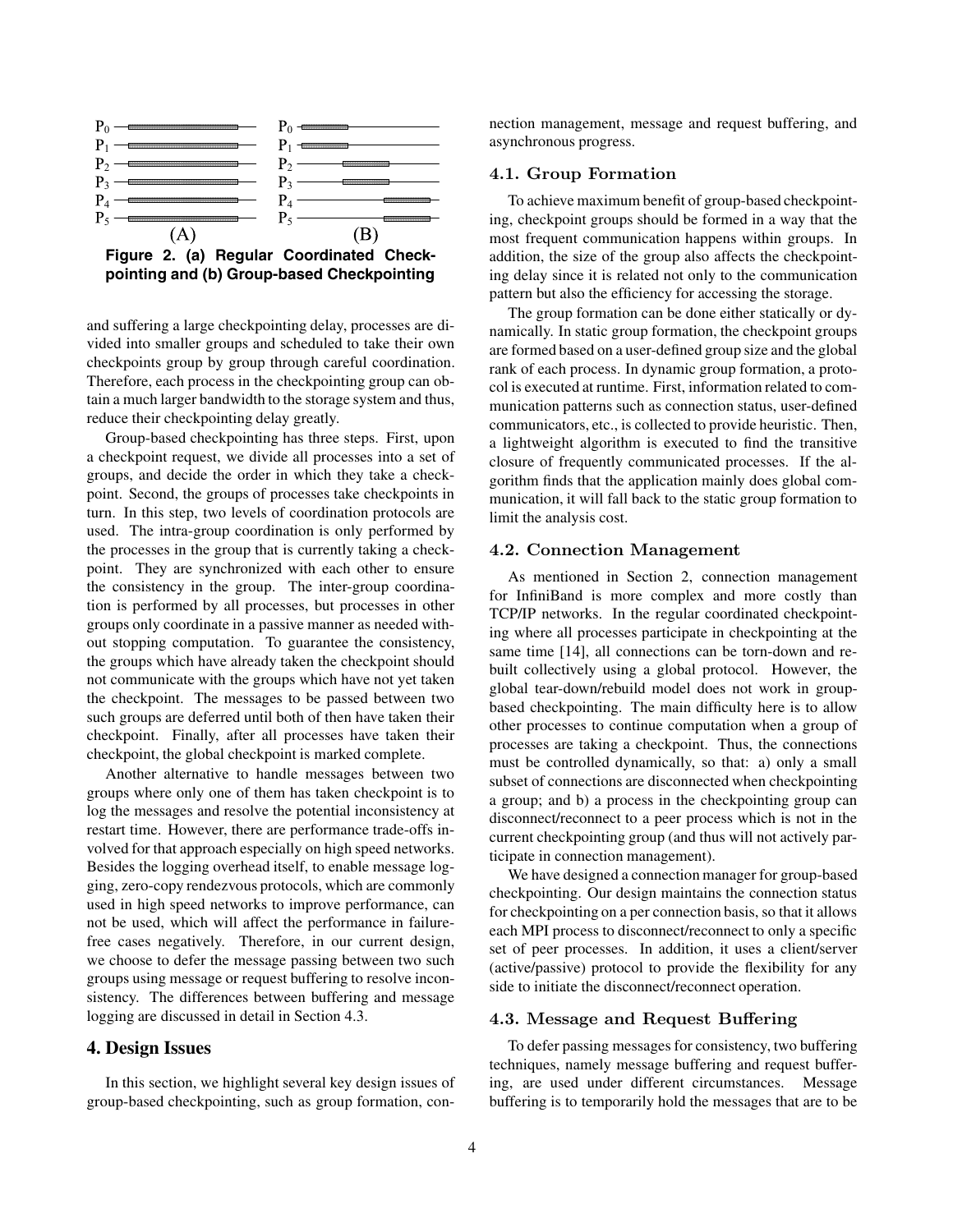sent in message queues until communication to the destination is allowed. It is used only for small messages that have already been copied into communication buffers but have not yet been posted to the network. Request buffering is to avoid the expensive content storage in message buffering case. In most MPI implementations, there are internal data structures to manage the communication requests from user applications to the bottom layer (network device layer). Request buffering is to keep the communication requests in an 'incomplete' state and buffers them in queues. It is used in all possible cases, i.e. for all large messages and the small messages which have not yet been copied to a communication buffer.

There are two main differences between message buffering and message logging. First, instead of sending the messages and recording their content as in the message logging case, in the message buffering case the message is only buffered temporarily but not sent. It allows a consistent recovery line to be formed without relying on any message log and thus the message buffer can be freed as soon as the messages are sent. Second, in message logging, the content of messages must always be fully logged, while in the message buffering case, the request buffering can be used to reduce the cost of storing large messages. Both of these differences lead to less storage overhead for message buffering.

#### **4.4. Asynchronous Progress**

In regular coordinated checkpointing where all processes take a checkpoint at the same time, the coordination protocol is automatically guaranteed to make timely progress. In group-based checkpointing, however, the coordination may require the participation of the processes in other groups which are potentially busy with computation. Therefore, asynchronous progress is critical for inter-group coordination to avoid a large coordination delay.

Therefore, we introduce another state, called *passive coordination*, to the state machine. A process enters the passive coordination state when another group is taking a checkpoint. In this state, the process will temporarily activate a helper thread and a lightweight time recorder in progress engine. Whenever it has been a long time since the last progress, e.g. 100 milliseconds, the helper thread will request a progress check. That way, even if the MPI application is busy in computation for a long time, the inter-group coordination will progress within a bounded time. Since this helper thread is only activated in the passive coordination state and does not wake up very often, it has negligible impact on the overall performance.

# **5. Performance Metrics**

In this section, we introduce three metrics to characterize the time overhead of checkpointing parallel applications and explain their correlations. These metrics are:

*Effective Checkpoint Delay*: The increase in the application running time caused by taking one checkpoint during application execution. Since it reflects the effective performance impact of taking a checkpoint of the application, our end goal is to minimize the Effective Checkpoint Delay.

*Individual Checkpoint Time*: The delay observed by each individual MPI process when taking a checkpoint, which reflects the down time of each individual process in the middle of execution.

*Total Checkpoint Time*: The total time from the point when a checkpoint request is issued to the point when all processes have finished taking their checkpoints.

Since the checkpoint image size per process is same as the memory footprint for each process, and Individual Checkpoint Time is dominated by the storage accessing time (more than 95% in our experiments), we have:

$$
Individual \, Checkpoint \, Time
$$
\n
$$
\approx \frac{Process \, Memory \, Footprint \times No. \, of \, Processes}{Aggregeted \, Throughput \, to \, Storage}
$$
\n(1)

For regular coordinated checkpointing where all the processes take their checkpoints at the same time, we have:

| Individual Checkpoint Time |                                                                                                   |      |
|----------------------------|---------------------------------------------------------------------------------------------------|------|
| $\approx$                  | $\frac{Process Memory Footprint \times Total No. of Processes}{Aggregeted Throughput to Storage}$ | (2a) |

*Individual Checkpoint T ime* = *Ef fective Checkpoint Delay* = *T otal Checkpoint T ime* (2b)

However for group-based checkpointing, where processes take checkpoints group by group, we have:

Individual Checkpoint Time

\n
$$
\approx \frac{Process Memory Footprint \times No. of Processes in Group Aggregated Throughput to Storage}{Aggregated Throughput to Storage}
$$
\n(3a)

$$
1\,\text{total}\,\text{C}\,\text{newpoint}\,1\,\text{time}
$$
\n
$$
= No.\,\text{of}\,\text{G} \text{rough} \times \text{Individual}\,\text{C}\,\text{heckpoint}\,\text{Time} \tag{3b}
$$

*Individual Checkpoint T ime*

$$
\leq \quad \text{E}ffective \text{ Checkpoint Delay} \tag{3c}
$$

<sup>≤</sup> *T otal Checkpoint T ime*

Ideally, the Effective Checkpoint Delay should be the Individual Checkpoint Time. Due to the synchronization and dependencies, however, MPI processes can not always make full progress when another process group is taking a checkpoint. Therefore in practice, the Effective Checkpoint Delay lies between the Individual Checkpoint Time and Total Checkpoint Time. Note that in group-based checkpointing, the Total Checkpoint Time only reflects the *worst case* impact to applications.

There are several parameters affecting the Effective Checkpoint Delay. In the next section, we focus on two most important parameters: checkpoint group size and issuance time of the checkpoint request.

## **6. Performance Evaluation**

In this section, we analyze the benefits of group-based checkpointing in terms of reduction in Effective Checkpoint Delay with both micro-benchmarks and applications.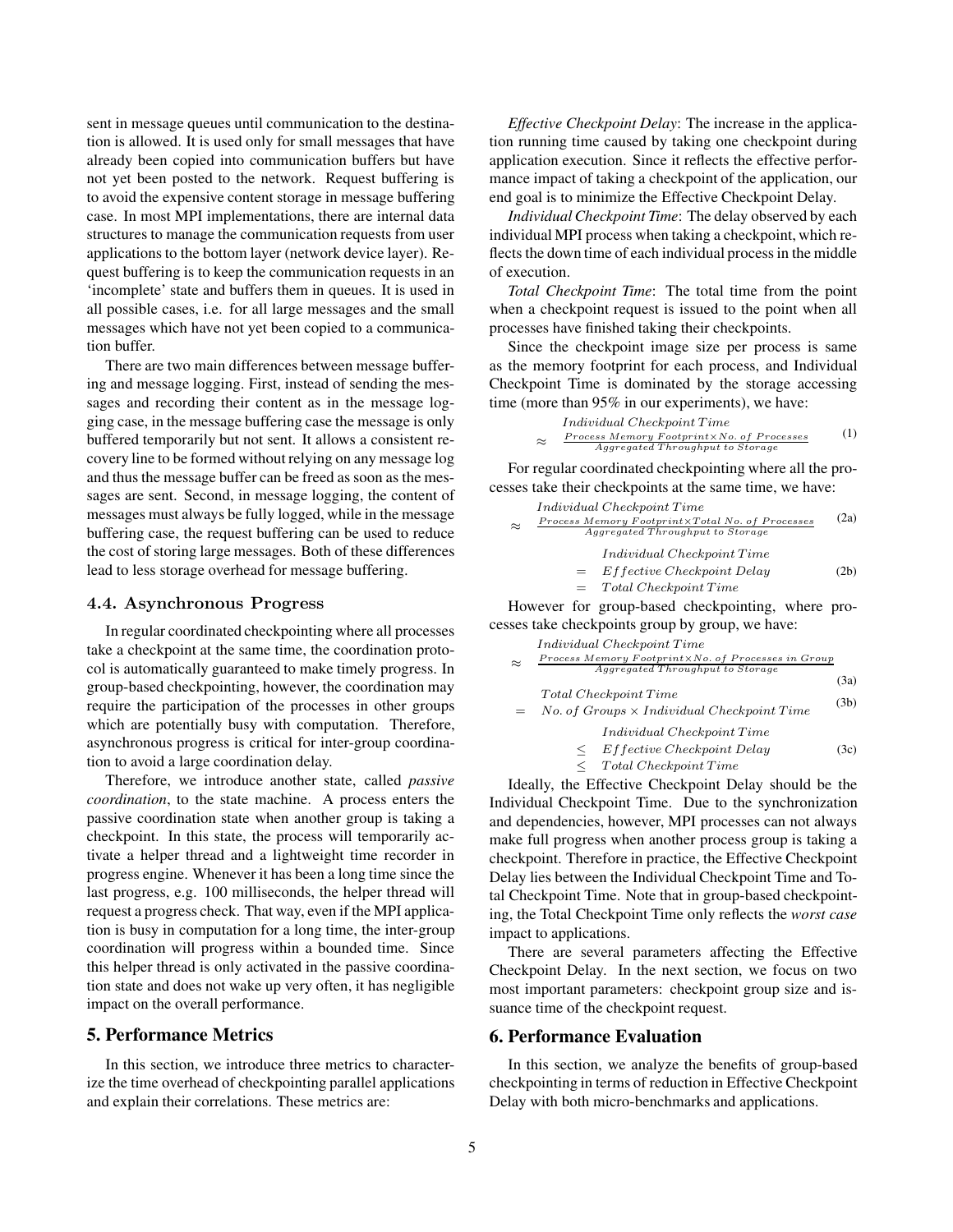The experiments were conducted on an InfiniBand cluster of 36 nodes, with 32 compute nodes and 4 storage nodes. Each compute node is equipped with dual Intel 64-bit Xeon 3.6GHz CPUs, 2GB memory, and a Mellanox MT25208 InfiniBand HCA. Each storage node is equipped with dual AMD Opteron 2.8 GHz CPUs, 4GB memory, and same InfiniBand DDR HCA. The operating system used is RedHat AS4 with kernel 2.6.17.7. The file system used is PVFS2 on top of local SATA disks. The network protocol used by PVFS2 is IP over IB (IPoIB). The base performance of this file system configuration is shown in Figure 1.

# **6.1. Evaluation with Micro-benchmarks**

To evaluate the benefits of group-based checkpointing, we designed a micro-benchmark to emulate communication in MPI applications. Since the performance benefits mainly depend on how processes are synchronized, we use abstracted models as explained later. The memory footprint in the micro-benchmarks is configured to be 180MB per process, which is sufficiently large to show the trend.

Figure 3 shows the impact of different checkpoint group sizes on the Effective Checkpoint Delay. In this experiment, MPI processes communicate only within a communication group using blocking MPI calls continuously, effectively synchronizing themselves in groups. The group size (Comm. Group Size) is set to be 16, 8, 4, 2, and 1 (embarrassingly parallel). The results show that when a checkpoint group covers one or more communication groups, the delay will be reduced approximately by half when the checkpoint group size is reduced by half. When a checkpoint group is smaller than a communication group, the delay remains on the same level, or even increases when the checkpoint group size is very small (2 or 1). That is mainly due to the under-utilization of the storage throughput.



**Figure 3. Checkpoint Group Size**

The issuance time of checkpoint request, i.e. the checkpoint placement time, is also an important parameter affecting the benefits of group-based checkpointing. In this experiment, we set both the checkpoint group size and the communication group size to be eight, and enforce a global synchronization using MPI Barrier every minute. As shown in Figure 4, the Effective Checkpoint Delay lies in between the Individual Checkpoint Time and Total Checkpoint Time. When the checkpoint is placed closer to the synchronization line (indicated by the vertical line), the delay is larger, closer to the Total Checkpoint Time. It is because that in this case, the process groups which finish their checkpoint earlier can not progress across the global barrier to the next phase of execution without violating the semantics of the barrier.



**Figure 4. Checkpoint Placement**

From the micro-benchmark results, we can see that both checkpoint group size and issuance time of the checkpoint are important parameters. In practice, checkpoint group size should be chosen according to application's communication group size and storage characteristics. And checkpoint request should be placed long before synchronization to achieve better overlap of storage access and computation.

#### **6.2. Evaluation using HPL**

In this section, we describe the experimental results for High Performance Linpack (HPL) [20] benchmark. HPL is to solve a dense linear system on distributed-memory computers. The matrix data are distributed to a two-dimensional grid of processes, and processes mostly communicate in the same row or column. In our experiments, we choose a  $8 \times$ 4 configuration with a larger block size. Thus the communication group size is effectively four.

In the experiment, we choose eight time points evenly distributed across the execution time, and measure the Effective Checkpoint Delay for different checkpoint group sizes. Figure 5 shows the detailed experimental results, from which we observe that in general the delay in the cases with group size 2, 4, 8, or 16 is noticeably less than the regular checkpointing case, where the group size is 32. Up to a 78% reduction in delay for group size 4 at the point of 50 seconds was observed. Average reductions for all time points with group sizes 2, 4, 8, and 16 are 37%, 46%, 46%, and 35%, respectively. However, with group size 1, the delay is not reduced much, and in some cases becomes even worse. That is expected because the processes are not able to make progress individually and the full bandwidth provided by parallel file system is not fully utilized. Note that checkpointing delays are different for different time points even in regular checkpointing case, because the memory footprint is not constant during the execution time.

Figure 6 shows the average checkpoint delay with respect to different checkpoint group sizes, with a vertical line indicating the maximum and minimum delay for each group size. We can clearly see that the checkpoint group sizes of 4 and 8 give the best performance. These results match the configuration,  $8 \times 4$  processes, as used in HPL experiments.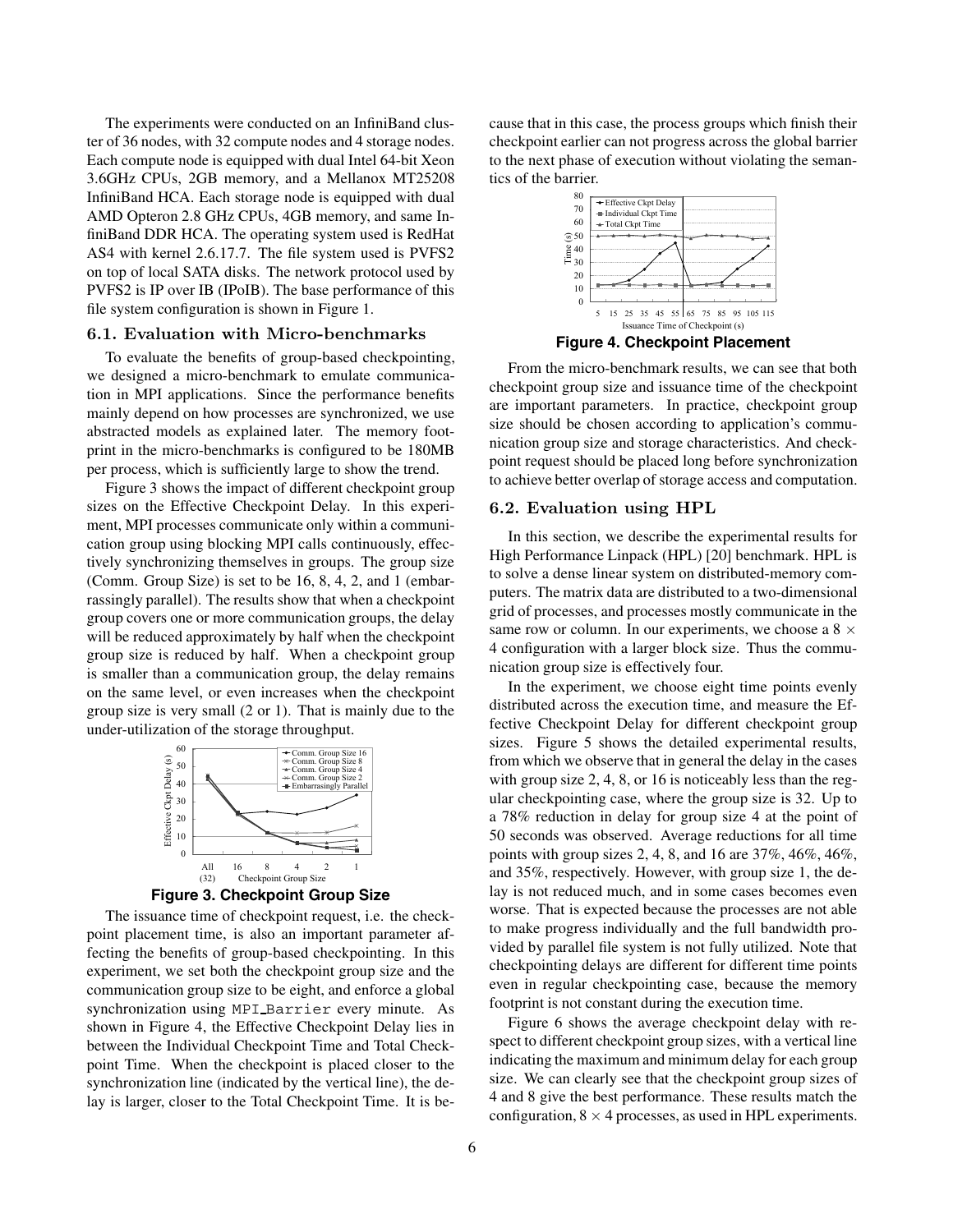

**Figure 5. Effective Checkpoint Delay at 8 Time Points for HPL**



**Figure 6. Effective Checkpoint Delay with Different Checkpoint Group Sizes for HPL**

## **6.3. Evaluation using MotifMiner**

In this section, we demonstrate that even for the applications which do not follow a group-based communication pattern, the group-based checkpointing can still benefit to a certain degree. To evaluate the performance, we use the parallel version of MotifMiner [24], a data mining toolkit that can mine for structural motifs in a wide area of biomolecular datasets. The algorithm follows an iterative pattern, and the MPI Allgather is used to exchange data after each iteration. We use an intra-molecule frequent substructures analysis query on protein lysozyme as our dataset, and run the program using 32 processes. We choose four points distributed across the execution time.

Figure 7 shows the Effective Checkpoint Delay with respect to different checkpoint group sizes. We observe that the delay is noticeably reduced, up to 70% for group size 4 at the point of 30 seconds. The average reductions of checkpointing delay are 28%, 32%, 27%, and 14% with the checkpoint group sizes of 16, 8, 4, and 2, respectively. The benefits are because MotifMiner is very computation intensive, therefore although it only does global communication, each process still has a relative large chunk of computation before they synchronize. In this case, the groups which finish their checkpoints earlier can continue their computation to some extent before waiting for other groups.

## **7. Related Work**

Many efforts have been carried out to provide fault tolerance to MPI programs. In recent years, the MPICH-V team [1] has developed and evaluated several roll-back recovery protocols, including both uncoordinated checkpointing with message-logging protocols, such as V1 [5], V2 [6],



**Figure 7. Effective Checkpoint Delay with Different Checkpoint Group Sizes for MotifMiner**

Vcausal [7], and coordinated checkpointing protocols, such as Vcl [8] based on Chandy-Lamport Algorithm [9], and Pcl [10] based on the blocking coordinated checkpointing protocol. FT-MPI [13] has extended the MPI specification to provide support to applications to achieve fault tolerance on application level. LAM/MPI [21] has incorporated checkpoint/restart capabilities based on Berkeley Lab's Checkpoint/Restart (BLCR) [11] to checkpoint MPI program, which also uses the blocking coordinated checkpointing protocol. Their efforts have been recently incorporated in OpenMPI project with an extended framework [16]. Recently, a job pause service [23] has been proposed based on LAM/MPI's checkpointing framework to utilize process migration to achieve very efficient failure recovery. In our earlier work [14], we have proposed a framework to checkpoint MPI programs over InfiniBand using a blocking coordinated checkpointing protocol and BLCR.

In this paper, we extended the blocking coordinated checkpointing design to take group-based checkpoints, which reduces the effective checkpoint delay and improves the scalability of checkpointing for MPI. The groupbased checkpointing differs from uncoordinated checkpointing and non-blocking Chandy-Lamport coordinated checkpointing in the sense that a consistent global checkpoint is formed by the individual checkpoints without message-logging at any time. This is a critical feature for clusters that use high performance interconnects such as InfiniBand, where message logging can potentially impose a large overhead. Observations for the noticeable message logging overhead in checkpointing MPI on high speed network has also been reported recently in [10].

Another approach to deal with the storage bottleneck is incremental checkpointing. Recently, a kernel-level checkpointer called TICK [15] has been designed for parallel computers with incremental checkpointing support. We believe that our group-based checkpointing mechanism can be combined with incremental checkpointing techniques to further reduce the checkpointing overhead.

## **8. Conclusions and Future Work**

In this paper, we have presented a design of group-based checkpointing as an extension to the coordinated checkpointing protocol to address the scalability limitations. By